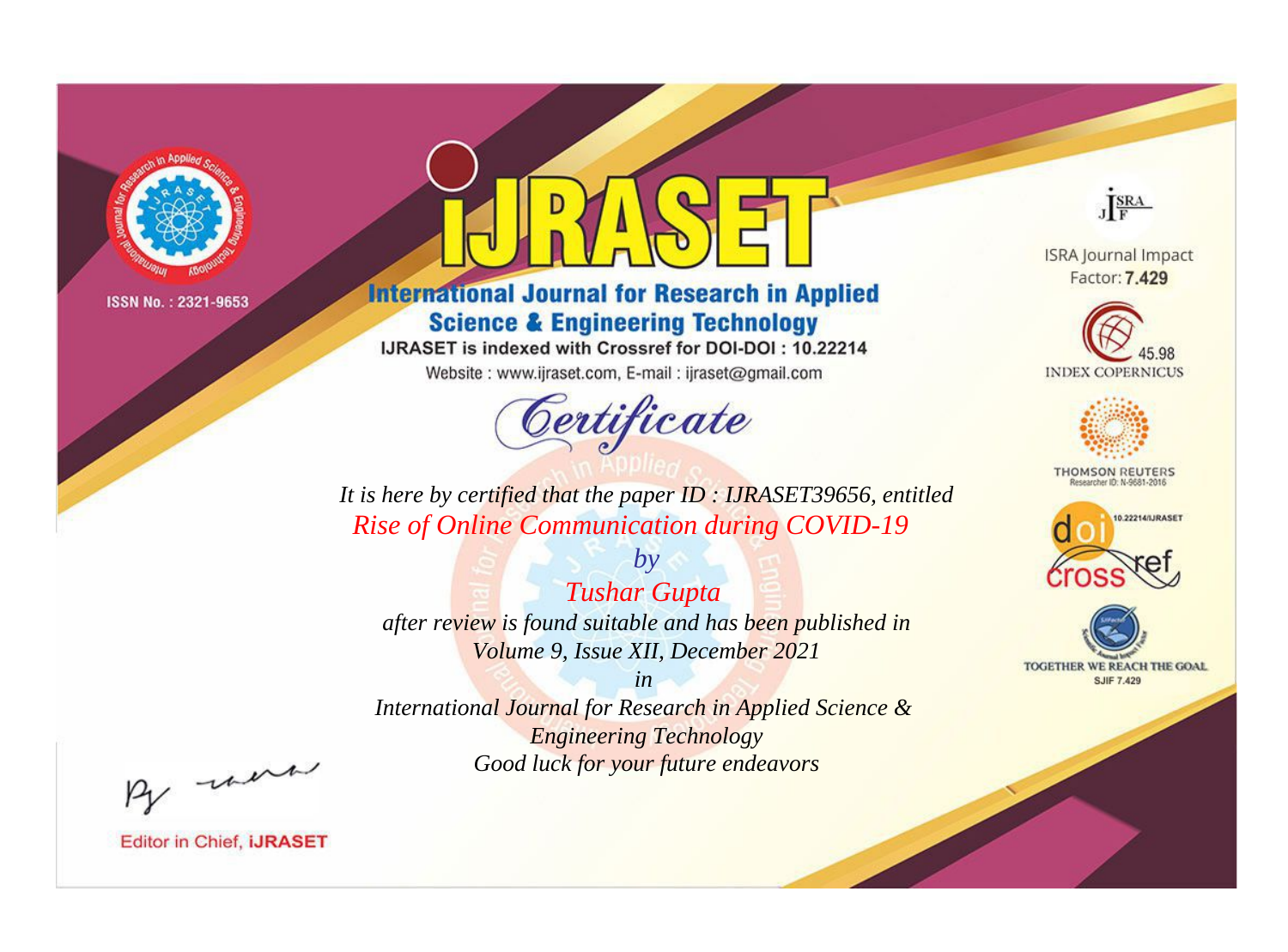

# **International Journal for Research in Applied Science & Engineering Technology**

IJRASET is indexed with Crossref for DOI-DOI: 10.22214

Website: www.ijraset.com, E-mail: ijraset@gmail.com



JERA

**ISRA Journal Impact** Factor: 7.429





**THOMSON REUTERS** 



TOGETHER WE REACH THE GOAL **SJIF 7.429** 

It is here by certified that the paper ID: IJRASET39656, entitled **Rise of Online Communication during COVID-19** 

Harshit Dhyani after review is found suitable and has been published in Volume 9, Issue XII, December 2021

 $by$ 

 $in$ International Journal for Research in Applied Science & **Engineering Technology** Good luck for your future endeavors

By morn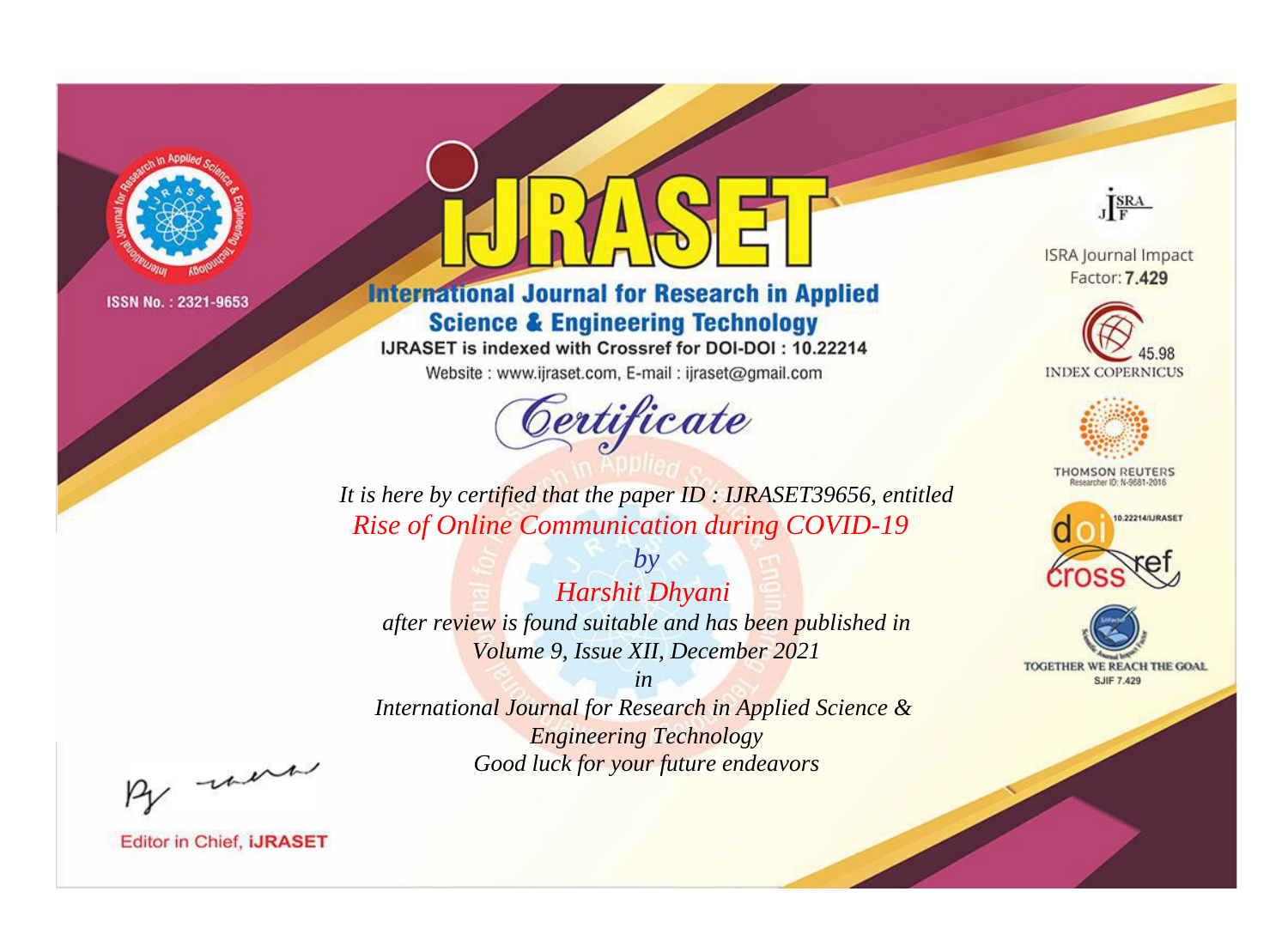

# **International Journal for Research in Applied Science & Engineering Technology**

IJRASET is indexed with Crossref for DOI-DOI: 10.22214

Website: www.ijraset.com, E-mail: ijraset@gmail.com



JERA

**ISRA Journal Impact** Factor: 7.429





**THOMSON REUTERS** 



TOGETHER WE REACH THE GOAL **SJIF 7.429** 

It is here by certified that the paper ID: IJRASET39656, entitled **Rise of Online Communication during COVID-19** 

Piyush Kumar after review is found suitable and has been published in Volume 9, Issue XII, December 2021

 $by$ 

 $in$ International Journal for Research in Applied Science & **Engineering Technology** Good luck for your future endeavors

By morn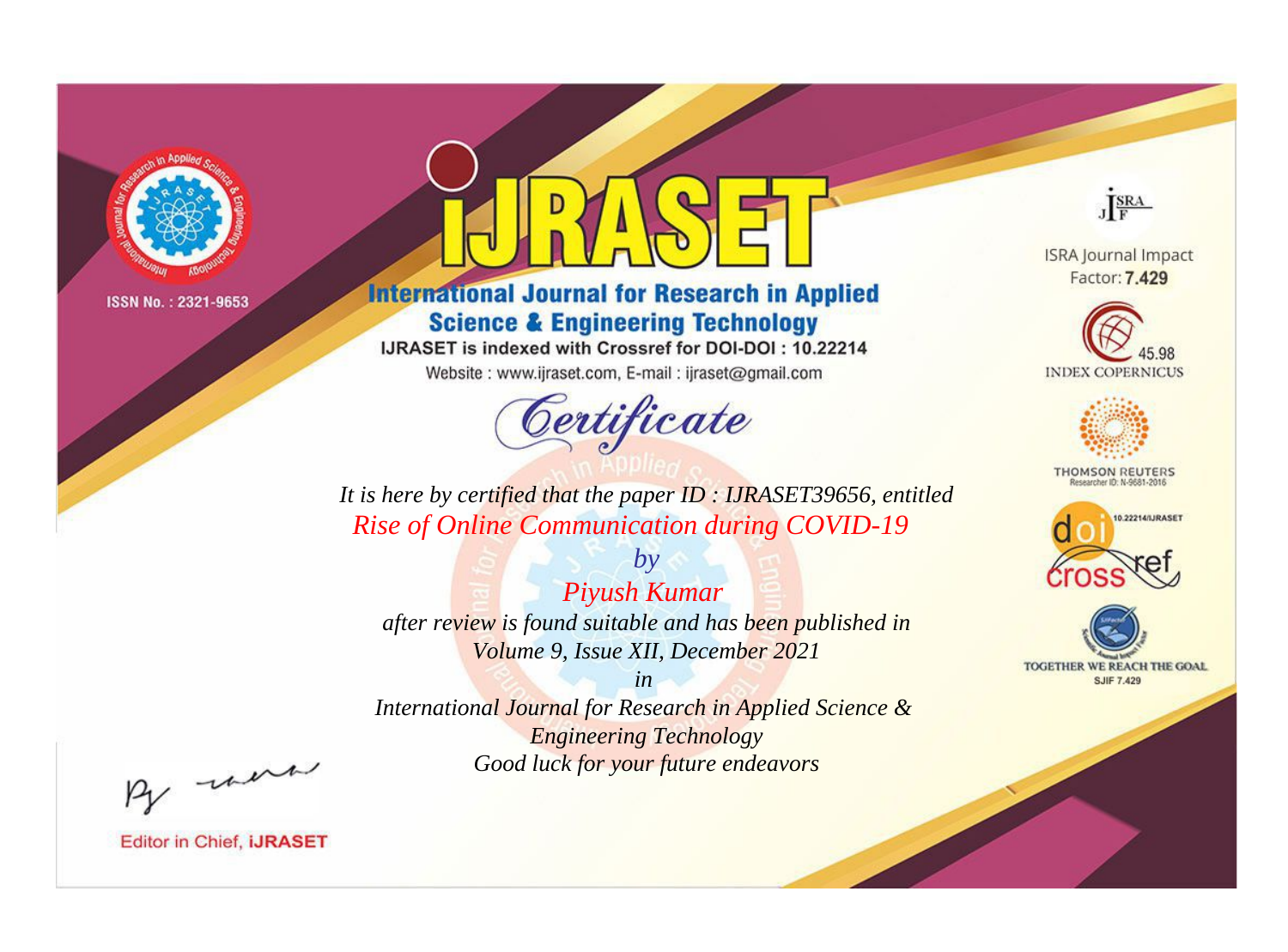

# **International Journal for Research in Applied Science & Engineering Technology**

IJRASET is indexed with Crossref for DOI-DOI: 10.22214

Website: www.ijraset.com, E-mail: ijraset@gmail.com



JERA

**ISRA Journal Impact** Factor: 7.429





**THOMSON REUTERS** 



TOGETHER WE REACH THE GOAL **SJIF 7.429** 

It is here by certified that the paper ID: IJRASET39656, entitled **Rise of Online Communication during COVID-19** 

**Vishesh Gupta** after review is found suitable and has been published in Volume 9, Issue XII, December 2021

 $by$ 

 $in$ International Journal for Research in Applied Science & **Engineering Technology** Good luck for your future endeavors

By morn